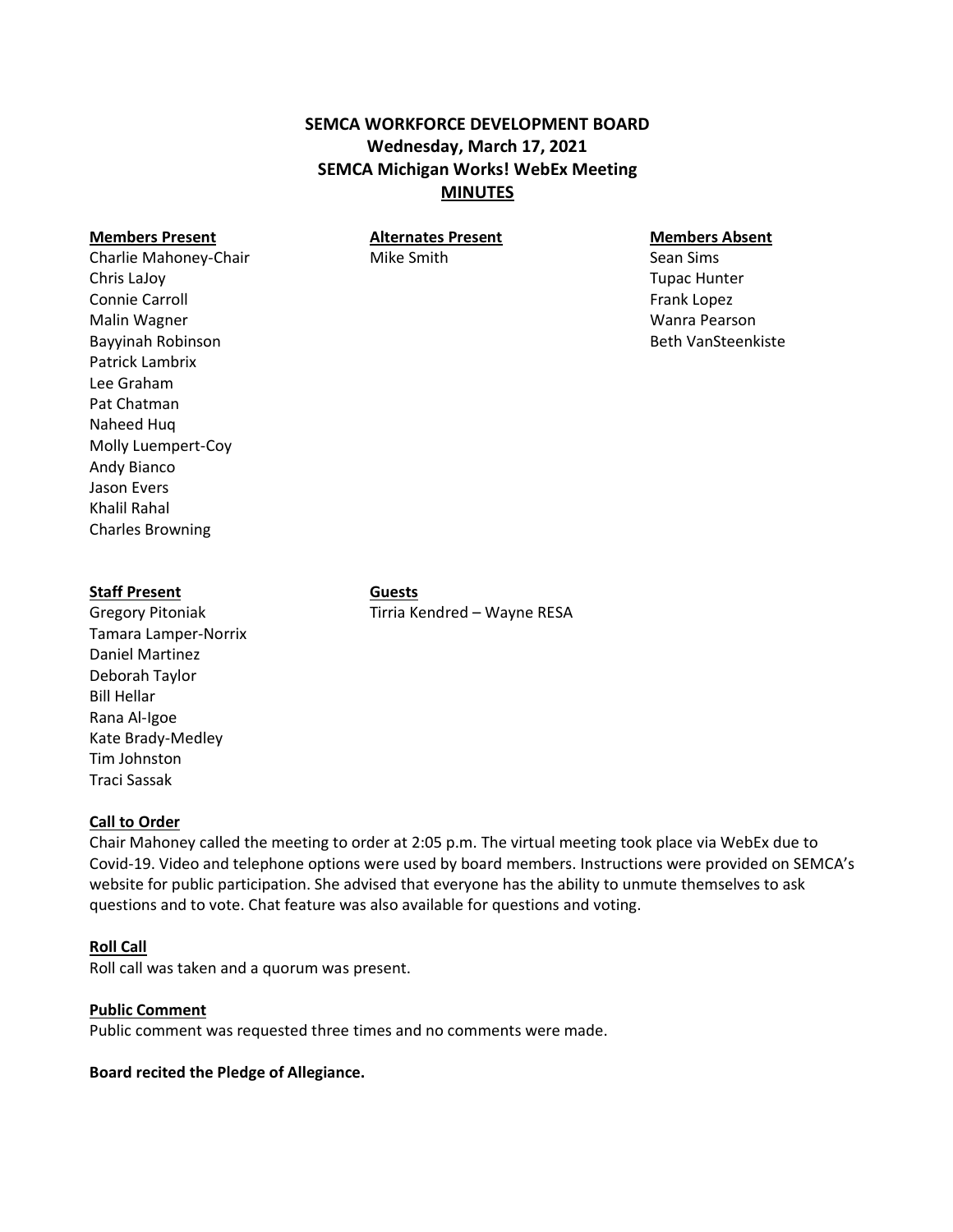#### **Approval of Agenda**

**MOVED by Wagner to approve the Agenda of March 17, 2021 as presented, supported by Luempert-Coy. All voting aye, motion carried.**

#### **Approval of Minutes**

**MOVED by Carroll to approve the Minutes of November 18, 2020 as presented, supported by LaJoy. All voting aye, motion carried.**

#### **Approval of New Career & Educational Advisory Council Member**

Dr. James Robinson of Wayne County Community College District, and Representative of Postsecondary Institutions on the Career & Educational Advisory Council (CEAC), has retired. The CEAC is requesting that nominee Glenda Wapegan-Magarrell, District Dean of Career Programs at Wayne County Community College District, be appointed to replace Dr. Robinson.

**MOTION by Wagner to approve Glenda Wapegan-Magarrell of Wayne County Community College District to replace Dr. James Robinson as Representative for Postsecondary Institutions on the Career & Educational Advisory Council (CEAC), supported by Rahal. All voting aye, motion carried.**

#### **Receive & File 2020 Strategic Plan - Quarter 4**

Hellar provided an overview of the 2020 Fourth Quarter Strategic Plan results. Even with the pandemic, SEMCA was able to meet or exceed all of their goals for 2020.

#### **PY 2021 Strategic Plan**

Hellar provided an overview of the 2021 Strategic Plan Goals. This will be the last year of this five-year plan. Bianco asked if there is a line item for Advanced Skill Sets particularly for Manufacturing. Hellar noted it was not a specific target in the old plan but it could be in the new plan.

## **MOTION by Wagner to receive and file the Fourth Quarter Strategic Plan and the PY 2021 Strategic Plan Goals as presented, supported by Evers. All voting aye, motion carried.**

### **2021 Strategic Plan Consultant RFP Results**

Pitoniak and Brady-Medley advised that the SEGA Board approved Thomas P. Miller & Associates as SEMCA's strategic plan consultant for the next three-year Plan beginning January 1, 2022. SEMCA received 11 proposals that were reviewed and scored by the SEMCA officers. The winning bid has a lot of experience with workforce boards across the country including Lucas County in Ohio and Michigan Works Southeast. Pitoniak reached out to MWSE Director Shamar Herron to learn more about their strategic plan experience. Herron gave his approval and noted that we will receive a solid product in the end. This will be a three-year plan as recommended by COA. We are currently looking at dates for two board retreats and a kick-off meeting. Pitoniak noted that we value the board's opinions and encouraged them to participate as often as they can. The winning proposal was provided in the board packet for review and is on file.

Chatman asked that we send out notice of the dates as soon as possible because her calendar is already filling up for the summer. Huq noted that the proposal was well done. Public Policy Associates was a close contender as well. Rehman & Associates, the consultant for the current plan, did not apply.

### **Presentation "Involvement is Key – Ways to Support SEMCA Programs"**

SEMCA's program managers presented on ways our board members can support SEMCA's programs away from the boardroom. There are several leadership roles in the Youth space with Manufacturing Day and Wayne County College Access Network. Pitoniak noted that Youth 18-24 are struggling in this environment and highlighted and encouraged the board to share the information with colleagues and youth or consider hosting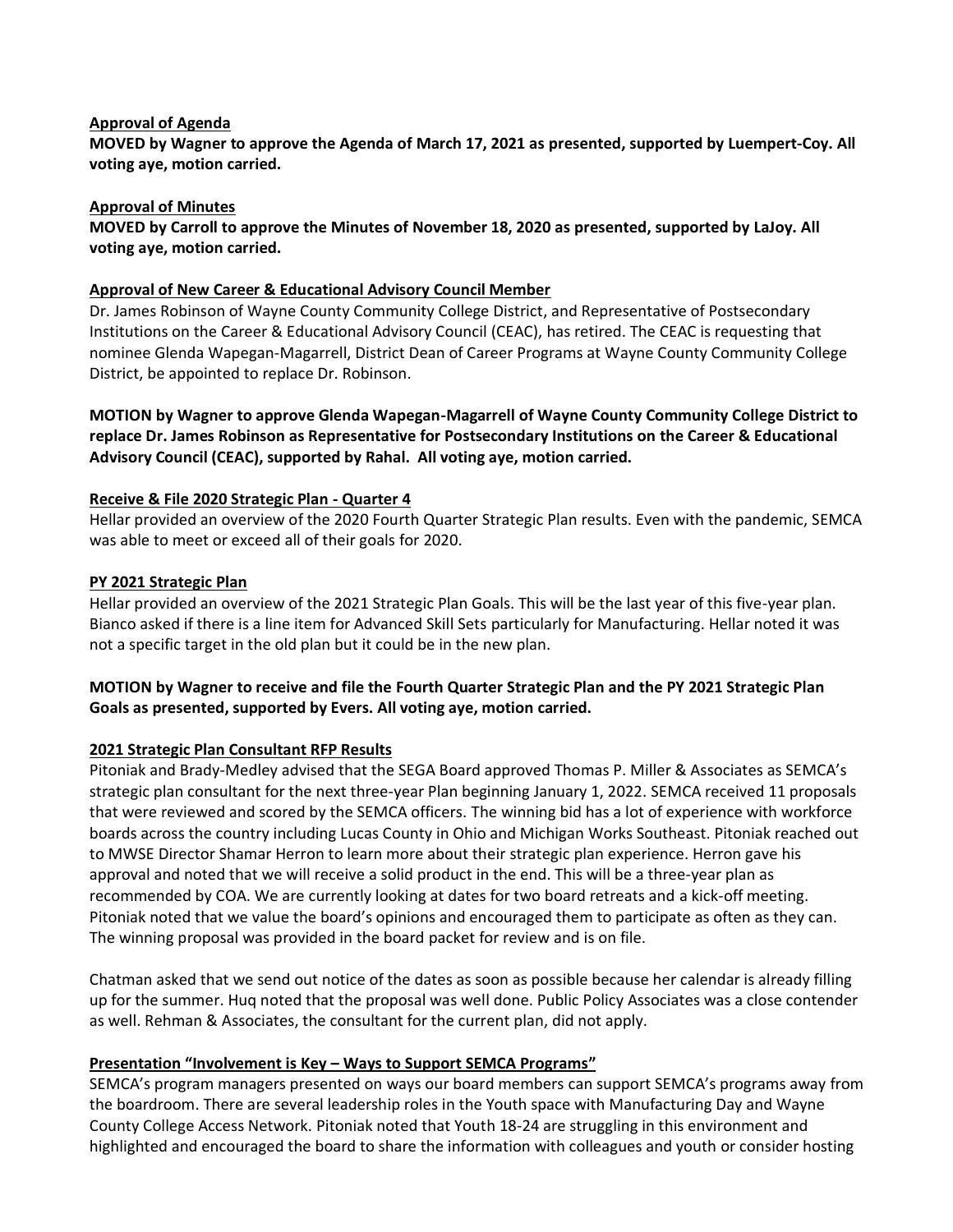a Paid Work Experience (PWE) opportunity. Wagner asked if we can assist high school seniors in the CNA program find jobs. Al-Igoe noted that there are eligibility requirements for WIOA Adult or Youth programs to consider, but we may be able to connect them with employers. Wagner and Al-Igoe will connect to discuss this opportunity. Apprenticeship funding is available and does not have to be on a large scale. The Business Resource Network was discussed. Sharing the information about this program with colleagues or if you think your business would benefit from this program, please let us set up a meeting with Jim or Jenn to discuss it further. SEMCA thanked the board for all they do and asked them to share their knowledge and expertise and to spread the word about the work we do here at SEMCA. As we go through the strategic plan process over the next few months, make suggestions or help us define processes that better connects us to business. The PowerPoint presentation is on file.

#### **SEGA Board Update**

At their meeting on March 12, 2021, the SEGA Board received and filed SEMCA's Performance and Quality Improvement 2020 Annual Report. Hellar provided a review of the report, noting that SEMCA met all of its goals in spite of Covid and the shut-down except for in the area of enrollments. We are increasing social media marketing efforts encouraging the public that it is time begin looking for work or taking advantage of the training dollars that are available. Pitoniak noted that in the context of under-performance, he is meeting with contractors to work with them in looking for creative ways to improve these numbers. The American Job Centers are currently open to the public virtually, by telephone and by appointment only.

#### **Federal/State Updates**

Pitoniak provided a brief update on what is happening at both the state and federal levels. The American Rescue Plan has no funding for workforce development, however there is training for childcare, behavior health and veterans. Congressman Andy Levin is on the committee relaunching the America's Workforce Act and they are asking for \$14 billion for all core programming. TANF WIOA is set to expire and it is believed to be extended if not reauthorized. MWA 2021 Federal and State Legislative Priorities documents were reviewed. Pitoniak noted the concern for customers receiving TANF/cash assistance who must participate in work participation activities to receive the cash assistance. Obtaining a GED and certain types of training do not meet the requirements even though a diploma or GED are often required to obtain employment. We would like to see those activities count towards their work participation requirements.

At the state, Going Pro Talent Fund (GPTF) funding is being recommended in the legislative and governor's budgets. This program has bipartisan support and provides training for employers.

There is still concern on whether UIA will reinstate the work registration requirement at Michigan Works after Covid. The lower participation numbers show our need to connect to the workforce, and the Michigan Works! Association is seeking legislation on the matter. Hellar made a suggestion six months ago regarding a virtual work registration, and UIA just started to send a communication to those UIA customers that have completed the confidential information page urging them to go to Michigan Works for reemployment assistance. We have learned in the first three weeks of implementation that Employment Services registrations, also known as Wagner Peyser, have increased 500% over the three weeks prior to the communication efforts. Hellar also discussed the recent surprise shut-off of MWA's in assisting UIA customers and the reinstatement of those services. Pitoniak noted that the MWA directors are discussing a coordinated, orderly phase-out plan. Michigan Works primary mission is reemployment and training, and the directors all agree that we need to move forward in that direction.

### **COVID 19 – Impact Statistic and UIA Project Update**

Hellar provided a summary of the Impact Statistic data. There is a significant decline in enrollments due to the AJC's not receiving walk-in traffic. They are supplying virtual and scheduled appointments and we are starting to see a slight increase in the numbers. The UIA Problem Resolutions offices remain closed. The recent surge in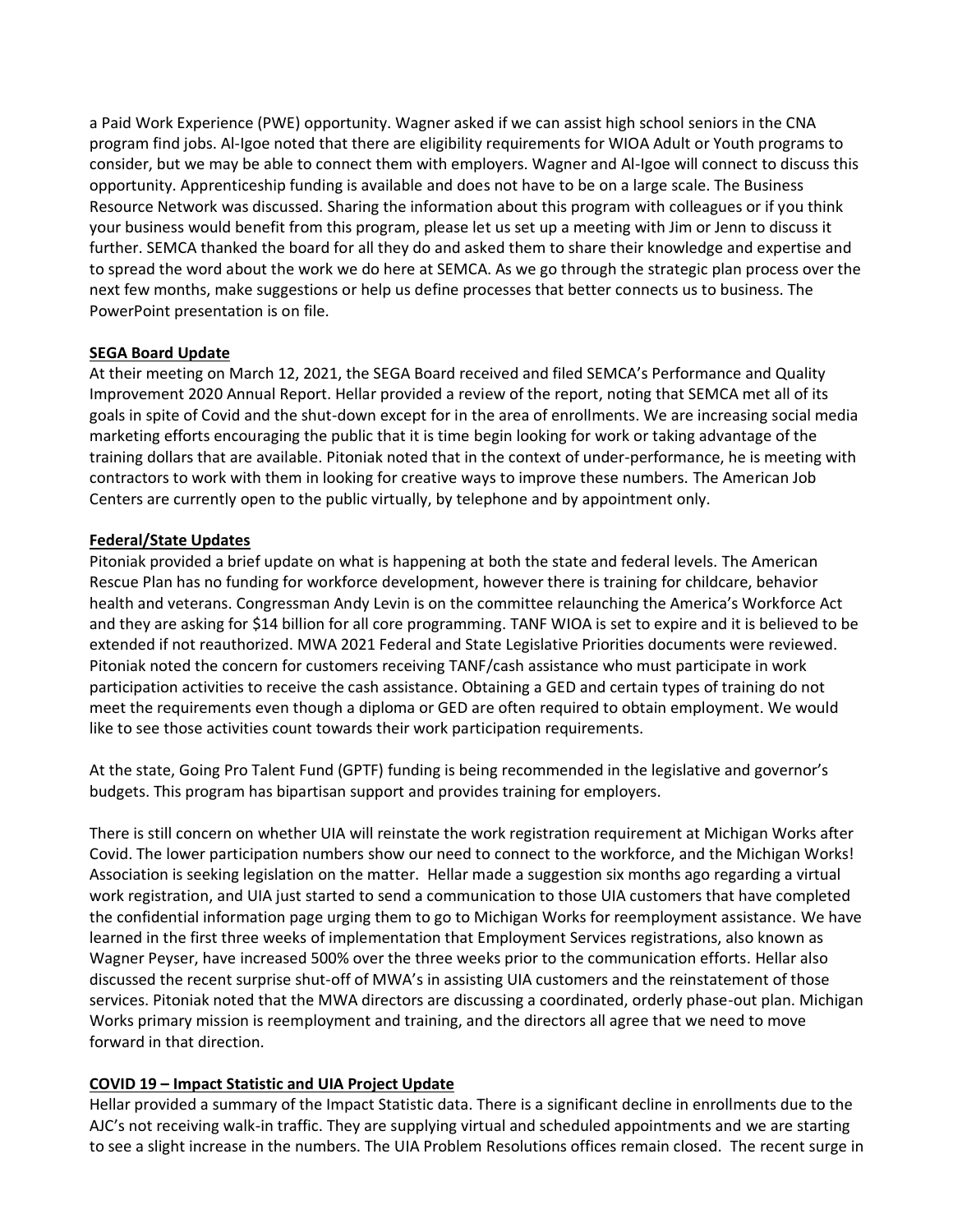Covid numbers is not helping us move closer to opening the centers to walk-in services. There is still fear of Covid and family situations such as childcare and remote learning for school-age children that is stopping the customers from searching for employment. The data is on file.

#### **Program Updates**

#### **New Marketing Efforts and Videos**

Johnston reviewed the Youth landing page and interest form on the SEMCA website, as well as the new marketing ads and videos. He is also working on a landing page for adults. The Board viewed the videos and were asked to provide feedback.

Chatman noted that she was confused by the ad with the man spinning on the beach. Mahoney loved them all and asked that Tim forward this information to NAWB. She sits on their board and workforce development is struggling all over the country. She always shares the positive and creative ways SEMCA is reaching out to their customers. Huq was impressed with the videos but inquired how the public knows what programs we have available. Johnston explained that each video will affect people differently, which is why they went with some fast energetic videos as well as ones with an emotional connection. The highest rated Super Bowl ads are the ones with a lot of empathy that pull on your heart strings. All of the videos have the website information where they can learn more about our programs. Bianco asked that when the customer fills out the interest form, is it mapped to the right people for follow-up with the customer. Because of the urgency of the Youth program, we will begin sharing those videos first. Staff has met with Youth contractors, who will provide the initial contact. We are asking for a 24-hour turn-around time in the method the customer prefers, of which texting is the most requested format with this age group. Basic data will be collected.

This is all new to us. We have modeled these ideas from other MWA's that have had success with social media. We will be using Snap Chat and Instagram for Youth and Facebook for mom and dad. We are also researching ways to reach our immigrant population. Wagner suggested reaching out to counseling staff or CTE at the schools. Evers noted that Adult Education and CTE Directors have their own Twitter feeds.

#### **Program Statistical Summary**

Heller noted that the statistical summary was provided in the packet. He asked if there were any questions or areas the board would like him to cover. No questions were asked. The report is on file.

### **WIOA, ES, TAA, OJT, IWT, Talent Fund, Apprenticeship/Work-based Learning, Adult Ed Updates**

Al-Igoe referred the board to her report in the board packet. She highlighted the substantial changes to Adult WIOA eligibility, which was expanded to allow for more individuals to participate in the program. SEMCA received supplemental funding under two National Dislocated Worker Grants. One grant is specifically targeted towards individuals that were laid off in occupations in the manufacturing, retail trade, and financial industries. The other grant is focused on providing funding to create temporary employment opportunities to assist with clean up and recovery efforts, which in this case are the result of the Covid pandemic.

Al-Igoe noted the certification of US Steel in Ecorse has brought in hundreds of newly eligible individuals that we have been enrolling in the Trade Adjustment Act program over the past several months. We recently received a WARN for Eastman Chemical Company in Trenton. Closure with a layoff date of January 20, 2021 has impacted 75 workers. Our Business Services staff and Job/Career Services staff are working with the employer and other local partners to offer services to help those dislocated workers under our Rapids Response program. There is a virtual job fair scheduled for March 30, 2021 with a focus on agriculture and restaurant jobs.

**WIOA Youth, Young Professionals, Foster Care, JMG, WCCAN, Manufacturing Day, MiCareer Quest Updates** Taylor referred the board to her report in the board packet. She highlighted the BUILDing Skills Bootcamp, which plans are in the works for a second summer program. A Monroe county focused camp will also be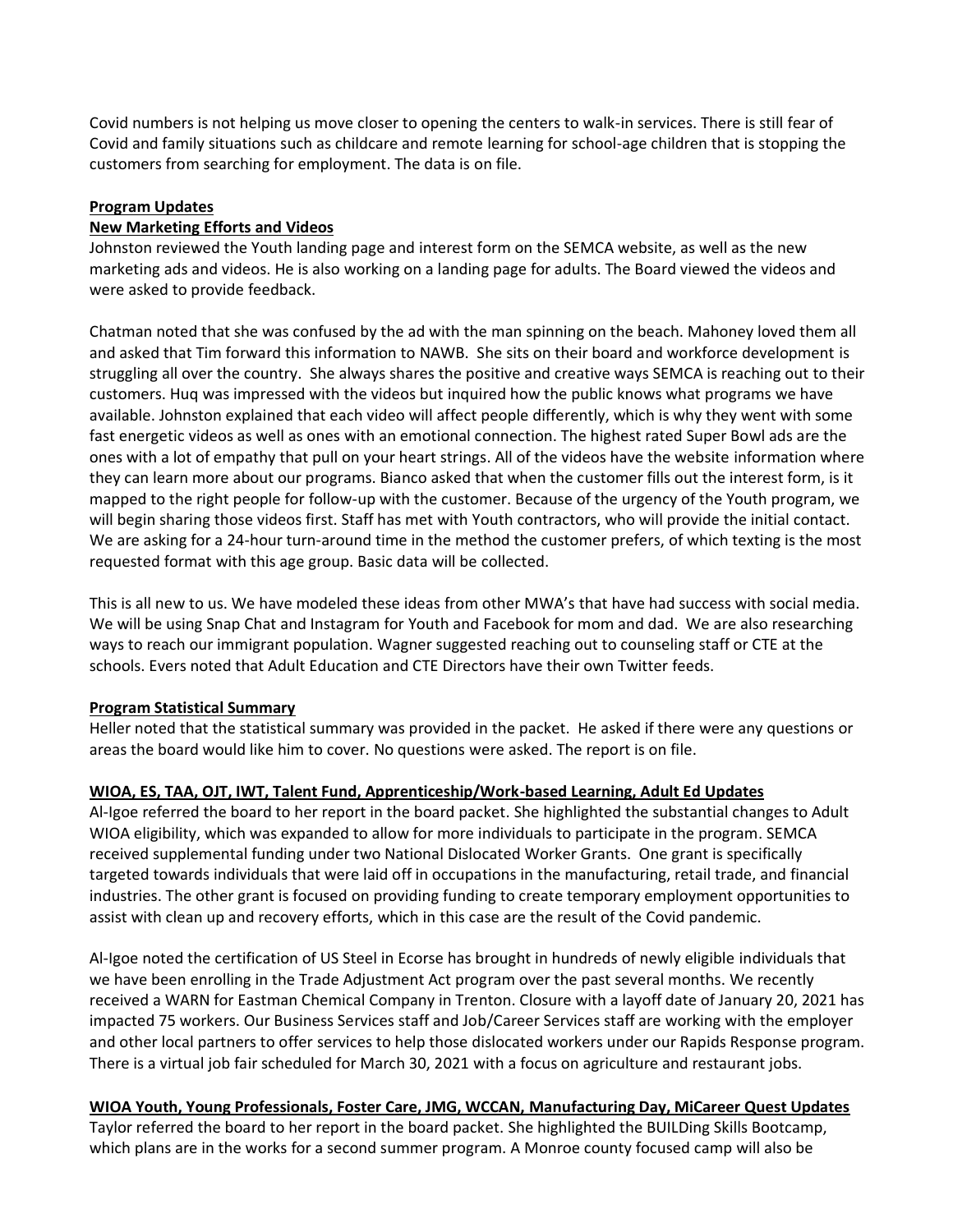operating this year thanks to the leadership of SEMCA WD Board member Mike Smith. The camp is planned in partnership with SEMCA, AFL-CIO Community Services, United Way, The Youth Opportunity Program in Monroe County Intermediate School District and 13 trade unions from the Monroe area. Both of these programs provide youth with training in carpentry, construction, pipefitting and other skilled trades. JMG students participated in the Virtual Careers in Public Service Month, which replaced the annual JMG Legislative Day trip to Lansing due to the Covid pandemic. Youth from around the state had the opportunity to participate in virtual civic engagement events and meet directly with their state Senators and Representatives. The SEMCA Young Professionals Program received a \$125,000 grant for a second year.

Two action teams have launched to support WCCAN goals. The Stackable Credentials Action Team will focus on creating strategies and tactics that increase dual enrollment and early middle college completion through attainment of post-secondary/stackable credentials. The Sustainability Action Team was established to address fundraising and budgetary needs necessary for WCCAN to achieve its goals. WCCAN is still actively recruiting members to its Sustainability Action Team. WCCAN hosted its first ever Virtual College and Career Fair. Students registered for free online and selected which post-secondary institutions interested them based on their career aspirations. They then virtually visited each school's online booth, downloaded various materials such as course offerings, tuition costs, etc., and saved this content in their own personal virtual backpack for future use. They could also obtain valuable information on financial aid, FAFSA and other assistance. There were 28 exhibitors, which is lower than a traditional career fair but it went well. Taylor will obtain the number of students that attended. Lastly, there is an upcoming kick-off meeting for Manufacturing Day where they will be discussing a virtual/hybrid approach to the event this year.

Graham discussed the upcoming Michigan Construction Career Days being held virtually on May 6, 2021. You can find out more information and register at [www.MichiganCCD.vFairs.com.](http://www.michiganccd.vfairs.com/)

### **PATH, FAE&T, BRN and RAIN Updates**

Martinez referred the board to his report in the board packet. SEMCA is proud to have had the highest Work Participation Rate (WPR) in the state that is tied to contacts with customers during the period October 1, 2019 to September 30, 2020. The 42.9% WPR is a strong outcome, considering customers did not have to participate for much of that time. The Mobile App TuaPath is now in full training and beta testing. The coaching staff is excited to use the tool. This app will allow customers to communicate with coaches, download information, sign documents and avoid having to meet their coach in person. We will provide a demonstration at a future meeting. While many programs were eliminated or reduced due to the decline in refugees coming to the U.S. during the last administration, including the RAIN program at the state level, SEMCA used PATH funds to maintain two RAIN staff to assist both refugees who did enter the U.S. and come to Michigan as well as immigrants who were already here. Having kept RAIN as a SEMCA service puts us in a strong position once those refugee/immigrant numbers increase as is anticipated with our new administration. Lastly, SEMCA has hired an attorney with 20-years' experience for the Clean Slate Expungement program. She will be critical in screening potential applicants and assisting in creating the tool for this program. We are currently looking at applicants for the coordinator position. We will be creating an info-sheet that Tamara will share with all of you if someone asks about the program. This program will also provide a connection to other services we have to offer. If you know of anyone that may need this service, please let us know.

### **WIN Updates**

Pitoniak noted that three more partners will join the WIN team; Capital Area Michigan Works, Lansing Community College and Jackson Community College.